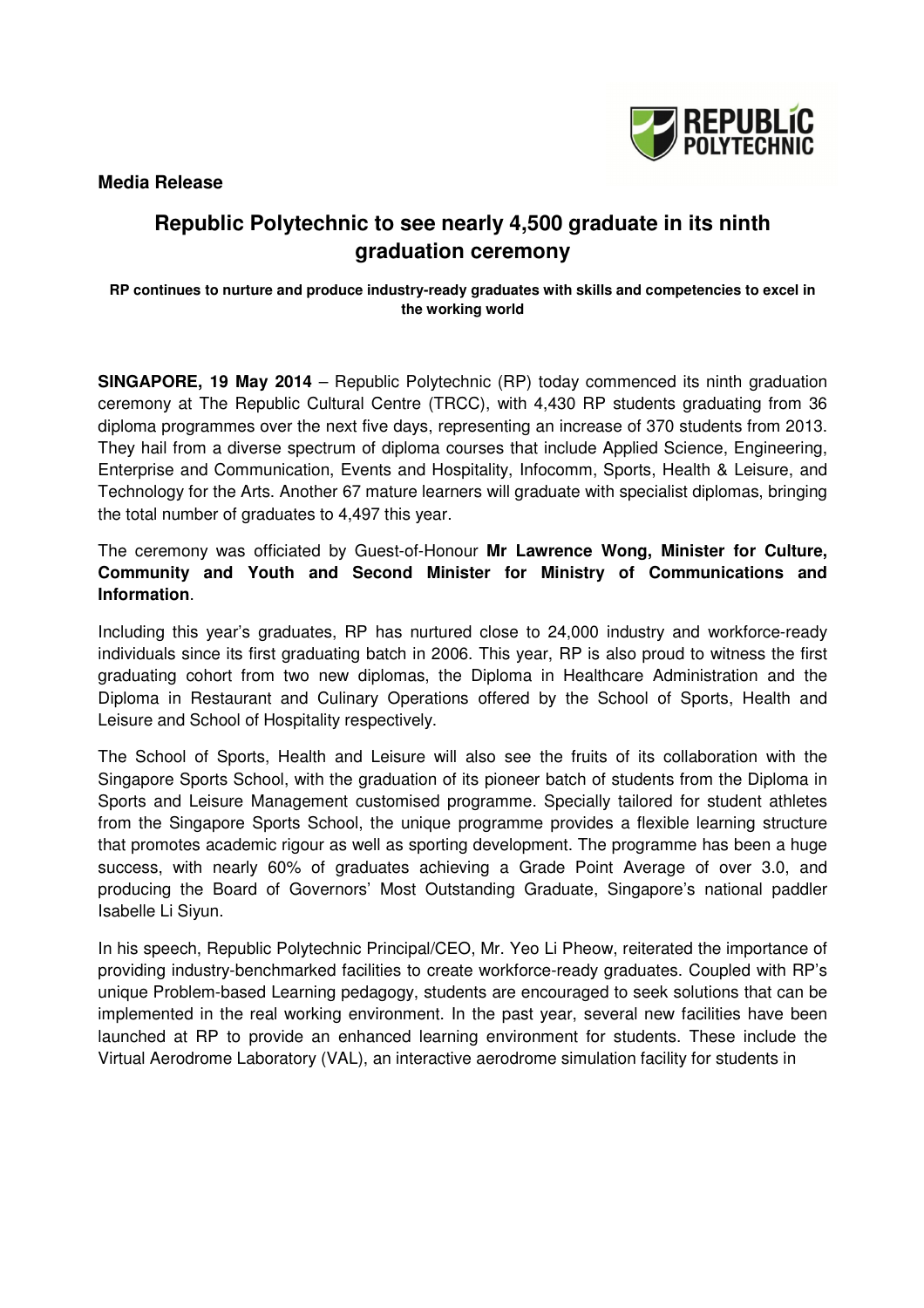

aerospace-related programmes; The Aquaria, a specialised centre for aquaculture research and marine conservation and the first of its kind among polytechnics in Singapore, and several training facilities for the School of Hospitality, including a Hotel Training Lab, Barista Lab and the waters edge training restaurant.

RP will continue to provide its students with a holistic education experience through an innovative teaching and learning environment, preparing students to be industry-ready, innovation-ready and internationally-ready. **"We are proud to share that, based on our recent survey, 85% of companies rated RP students' internship performance as excellent. In addition, about the same percentage of companies are keen to consider hiring our students after graduation," said Mr Yeo.** 

This year, top-performing students were also recognised for their outstanding academic achievements. They included the following:

## **Board of Governors Award**

Isabelle Li Siyun from the Diploma in Sports and Leisure Management was awarded the Board of Governors Award for the Most Outstanding Graduate of the Year for her exemplary academic performance and outstanding sporting achievements. The national paddler is also the SEA games gold medal winner and 2010 Youth Olympic Games silver medallist. On top of her rigorous academic and sports endeavours, she also has a heart for the less priviledged, frequently engaging in community and social work.

## **Ngee Ann Kongsi Award**

Juan Enrico Cacho Feliciano, from the Diploma in Micro and Nanotechnology received the 2014 Ngee Ann Kongsi Award for the Most Distinguished Graduate of the Year (Academic).

## **Lee Kuan Yew Award for Mathematics and Science**

Joseph Donovan Matthew, Kenneth Gwee Khye Kie and Neo Chai Hoon from the Diploma in Aerospace Engineering, Diploma in Biomedical Sciences and Diploma in Business Information Systems received the Lee Kuan Yew Award for Mathematics and Science respectively. Kenneth Gwee is one of two students from this year's graduating cohort who has gained admission to the Yong Loo Lin School of Medicine, National University of Singapore

## **Tay Eng Soon Gold Medal**

The Tay Eng Soon Gold Medal was awarded to Ng Pei Kiat from the Diploma in Information Technology.